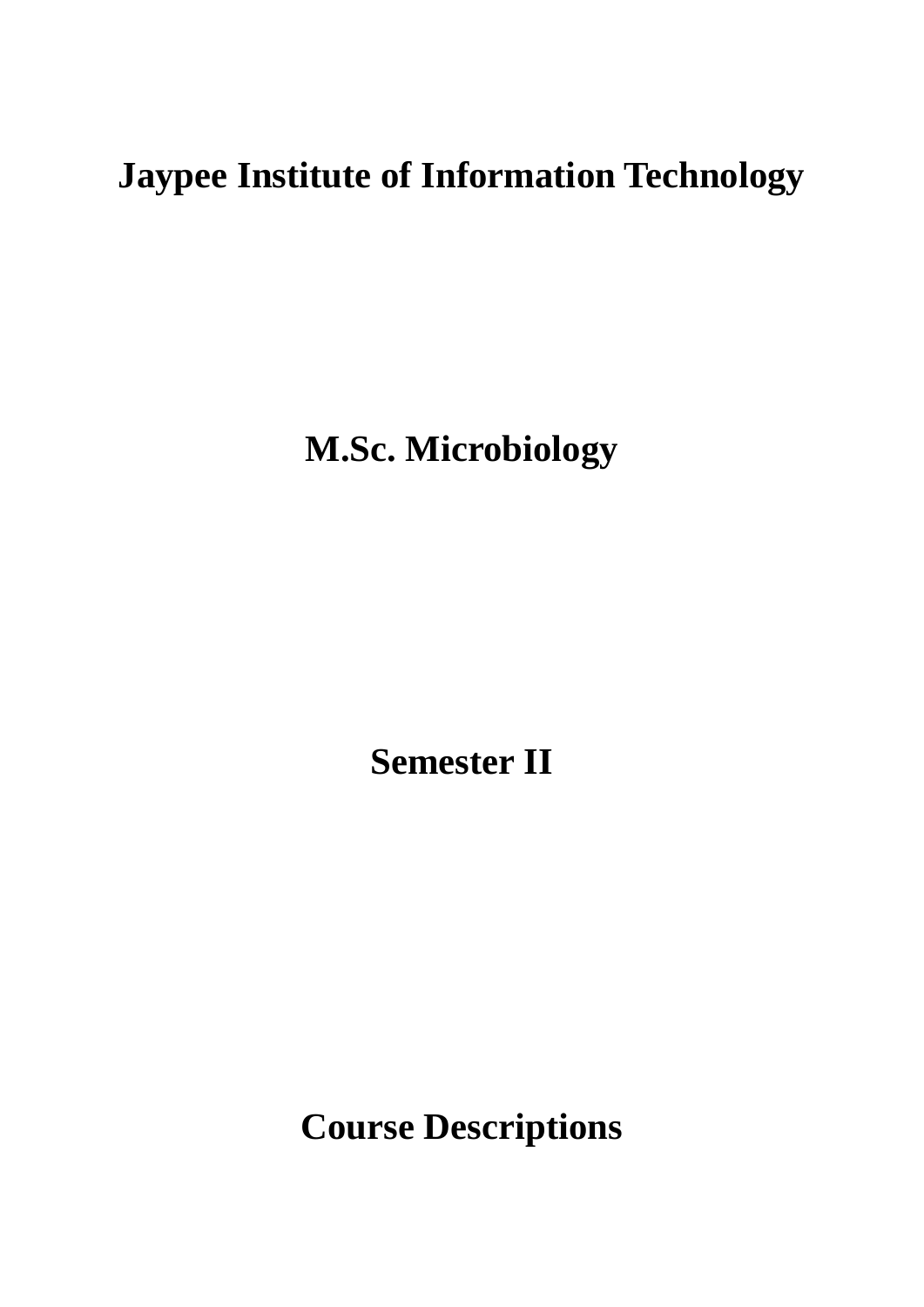| <b>Detailed Syllabus</b> |                                                                             |                      |                                                                                              |  |                  |                                                    |                                 |                         |
|--------------------------|-----------------------------------------------------------------------------|----------------------|----------------------------------------------------------------------------------------------|--|------------------|----------------------------------------------------|---------------------------------|-------------------------|
|                          |                                                                             |                      | <b>Lecture-wise Breakup</b>                                                                  |  |                  |                                                    |                                 |                         |
| <b>Course</b>            | 19M11BT116<br><b>Semester:</b> Even<br><b>Semester M.Sc. Microbiology I</b> |                      |                                                                                              |  |                  |                                                    |                                 |                         |
| Code                     |                                                                             |                      |                                                                                              |  |                  | <b>Session</b> 2019-2020                           |                                 |                         |
|                          |                                                                             |                      |                                                                                              |  |                  | <b>Month</b> from January – June                   |                                 |                         |
| <b>Subject</b>           |                                                                             |                      | <b>Immunology and Immunotechnology</b>                                                       |  |                  |                                                    |                                 |                         |
| <b>Name</b>              |                                                                             |                      |                                                                                              |  |                  |                                                    |                                 |                         |
| <b>Credits</b>           | $\overline{\mathbf{4}}$                                                     |                      | <b>Contact Hours</b>                                                                         |  | $\boldsymbol{4}$ |                                                    |                                 |                         |
| <b>Faculty (Names)</b>   |                                                                             | Coordinator(s)       |                                                                                              |  | Dr. Rachana      |                                                    |                                 |                         |
|                          |                                                                             | Teacher(s)           |                                                                                              |  |                  | Dr. Rachana, Dr. Shalini Mani                      |                                 |                         |
|                          |                                                                             | (Alphabetically)     |                                                                                              |  |                  |                                                    |                                 |                         |
| CO116.1                  |                                                                             |                      | Explain the role of Immune system in human health and diseases.                              |  |                  |                                                    |                                 | (C2)                    |
| CO116.2                  |                                                                             |                      | Apply immunological techniques for diagnosis of various diseases.                            |  |                  |                                                    |                                 | (C4)                    |
| CO116.3                  |                                                                             |                      | Make use of antibody engineering for various applications.                                   |  |                  |                                                    |                                 | (C3)                    |
| CO116.4                  |                                                                             |                      | Apply the advanced Immunological principle and technology for clinical                       |  |                  |                                                    |                                 | (C3)                    |
|                          | purposes.                                                                   |                      |                                                                                              |  |                  |                                                    |                                 |                         |
|                          |                                                                             |                      |                                                                                              |  |                  |                                                    |                                 |                         |
| <b>Module No.</b>        | <b>Subtitle of the</b>                                                      |                      | <b>Topics in the module</b>                                                                  |  |                  |                                                    |                                 | No. of                  |
|                          | <b>Module</b>                                                               |                      |                                                                                              |  |                  |                                                    |                                 | <b>Lectures</b>         |
|                          |                                                                             |                      |                                                                                              |  |                  |                                                    |                                 | for the                 |
|                          |                                                                             |                      |                                                                                              |  |                  |                                                    |                                 | module                  |
| 1.                       | Component of                                                                |                      | Cells and organs of immune system, Innate<br>immunity, adaptive immunity, B cell receptor, T |  |                  | 6                                                  |                                 |                         |
|                          | Immune system                                                               |                      | cell receptor                                                                                |  |                  |                                                    |                                 |                         |
| 2.                       | Regulation of                                                               |                      |                                                                                              |  |                  | Antigen presentation, MHC molecules,               |                                 | $\overline{4}$          |
|                          | immune response                                                             |                      | Cytokines, Complement systems                                                                |  |                  |                                                    |                                 |                         |
| 3                        | Diseases related to                                                         |                      | Autoimmune diseases, hypersensitivity                                                        |  |                  | 5                                                  |                                 |                         |
|                          | immune system                                                               |                      | reactions, Immune deficiency, cancer, infectious                                             |  |                  |                                                    |                                 |                         |
|                          |                                                                             |                      | diseases.                                                                                    |  |                  |                                                    |                                 |                         |
| $\overline{\mathbf{4}}$  | Organ and tissue                                                            |                      |                                                                                              |  |                  | HLA typing, graft rejection, graft acceptance,     |                                 | 3                       |
|                          | transplantation                                                             |                      | case studies.                                                                                |  |                  |                                                    |                                 | 6                       |
| 5                        |                                                                             | Antibody engineering | Antibody diversity, Polyclonal antibody,<br>Hybridoma Technology and its application,        |  |                  |                                                    |                                 |                         |
|                          |                                                                             |                      |                                                                                              |  |                  | Humanized antibody, Phage display technology.      |                                 |                         |
| 6                        | Immunotechnology                                                            |                      |                                                                                              |  |                  | Theory, cross reactivity, precipitation reactions, |                                 | 10                      |
|                          |                                                                             |                      |                                                                                              |  |                  | agglutination reactions, ABO blood grouping,       |                                 |                         |
|                          |                                                                             |                      |                                                                                              |  |                  | Ouchterlony, Western blotting, Elispot,            |                                 |                         |
|                          |                                                                             |                      |                                                                                              |  |                  | immunofluorescence (IHC, FACS), ELISA, Kits        |                                 |                         |
|                          |                                                                             |                      | for diseases. RIA                                                                            |  |                  |                                                    |                                 |                         |
| $\overline{7}$           |                                                                             | Vaccine Technology   |                                                                                              |  |                  | Adjuvants, live, attenuated, killed, inactivated,  |                                 | $\overline{\mathbf{4}}$ |
|                          | and its application                                                         |                      | <b>DNA</b> vaccines                                                                          |  |                  | toxoids, recombinants, sub unit, conjugate and     |                                 |                         |
| 8                        | Immunotherapy                                                               |                      |                                                                                              |  |                  | Passive immunization, activation of NK cells, T    |                                 | $\overline{\mathbf{4}}$ |
|                          |                                                                             |                      | Cells, generation of antibody                                                                |  |                  |                                                    |                                 |                         |
|                          |                                                                             |                      |                                                                                              |  |                  |                                                    | <b>Total number of Lectures</b> | 42                      |

**Recommended Reading material:** Author(s), Title, Edition, Publisher, Year of Publication etc. ( Text

 $\overline{\phantom{a}}$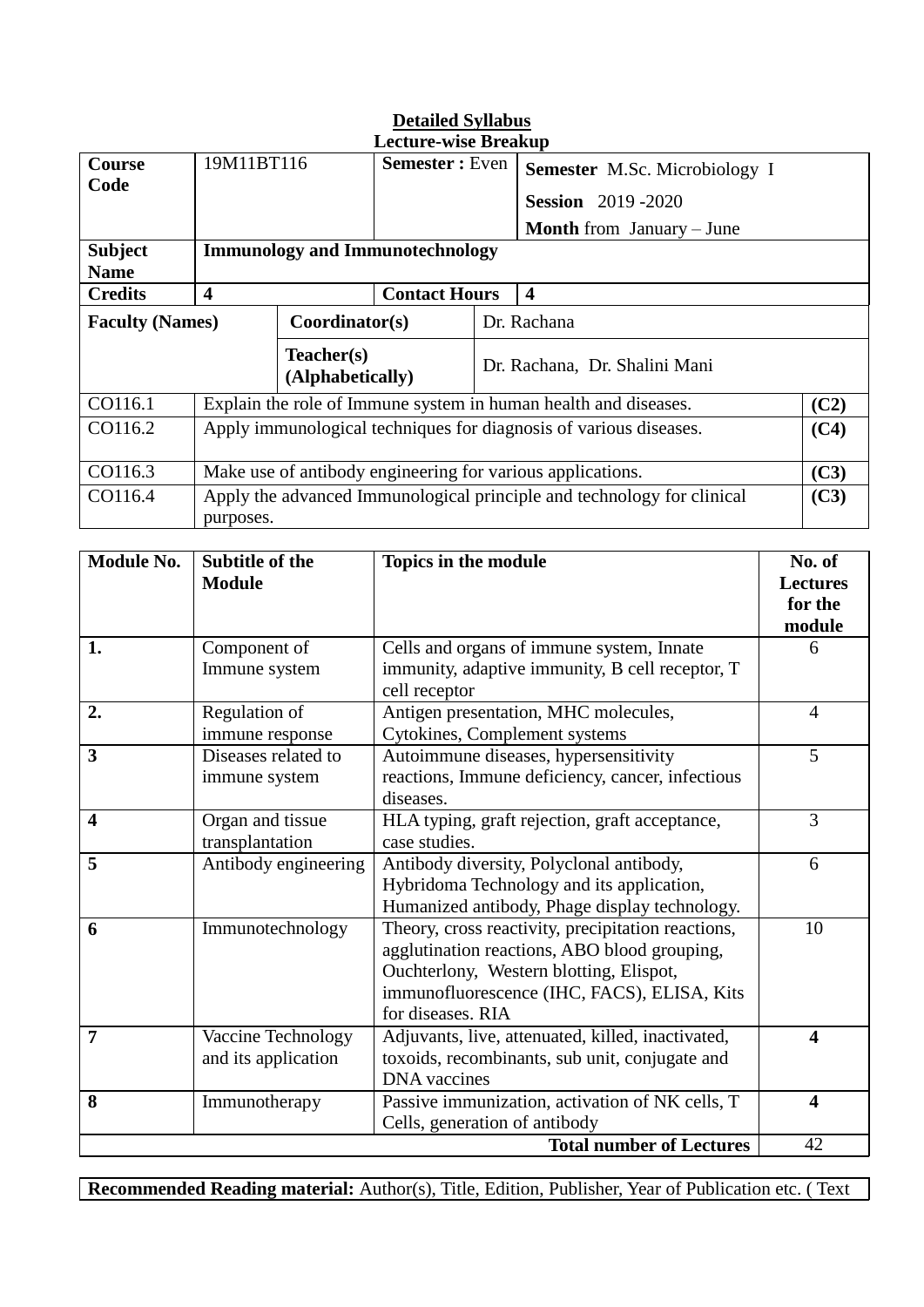| books, Reference Books, Journals, Reports, Websites etc. in the IEEE format) |                                                           |  |
|------------------------------------------------------------------------------|-----------------------------------------------------------|--|
| 1.                                                                           | <b>Immunology</b> $(3rd$ edition)                         |  |
|                                                                              | Janus Kuby<br>W.H. Freeman and company                    |  |
| 2.                                                                           | <b>Essentials of Immunogy</b>                             |  |
|                                                                              | Ivan-Roit; 6 <sup>th</sup> edition (1988); Blackwell Publ |  |
| 3.                                                                           | <b>Antibodies A laboratory Manual</b>                     |  |
|                                                                              | Harlow and David Lane, Old spring Harbor Laboratory       |  |
| 4.                                                                           | Immunology - A Short Course,                              |  |
|                                                                              | Richard Coico, et al. 5th Ed., Wiley – Liss, 2003.        |  |
| 5.                                                                           | <b>Immunology</b> , 4th Ed                                |  |
|                                                                              | Richard Hyde. Lippincott Wilkins & Wilkins, 2000.         |  |
| 6.                                                                           | Microbiology & Immunology Online.                         |  |
|                                                                              | Richard Hunt. Univ South Carolina, School of Medicine,    |  |
|                                                                              | http://pathmicro.med.sc.edu/book/immunol-sta.htm          |  |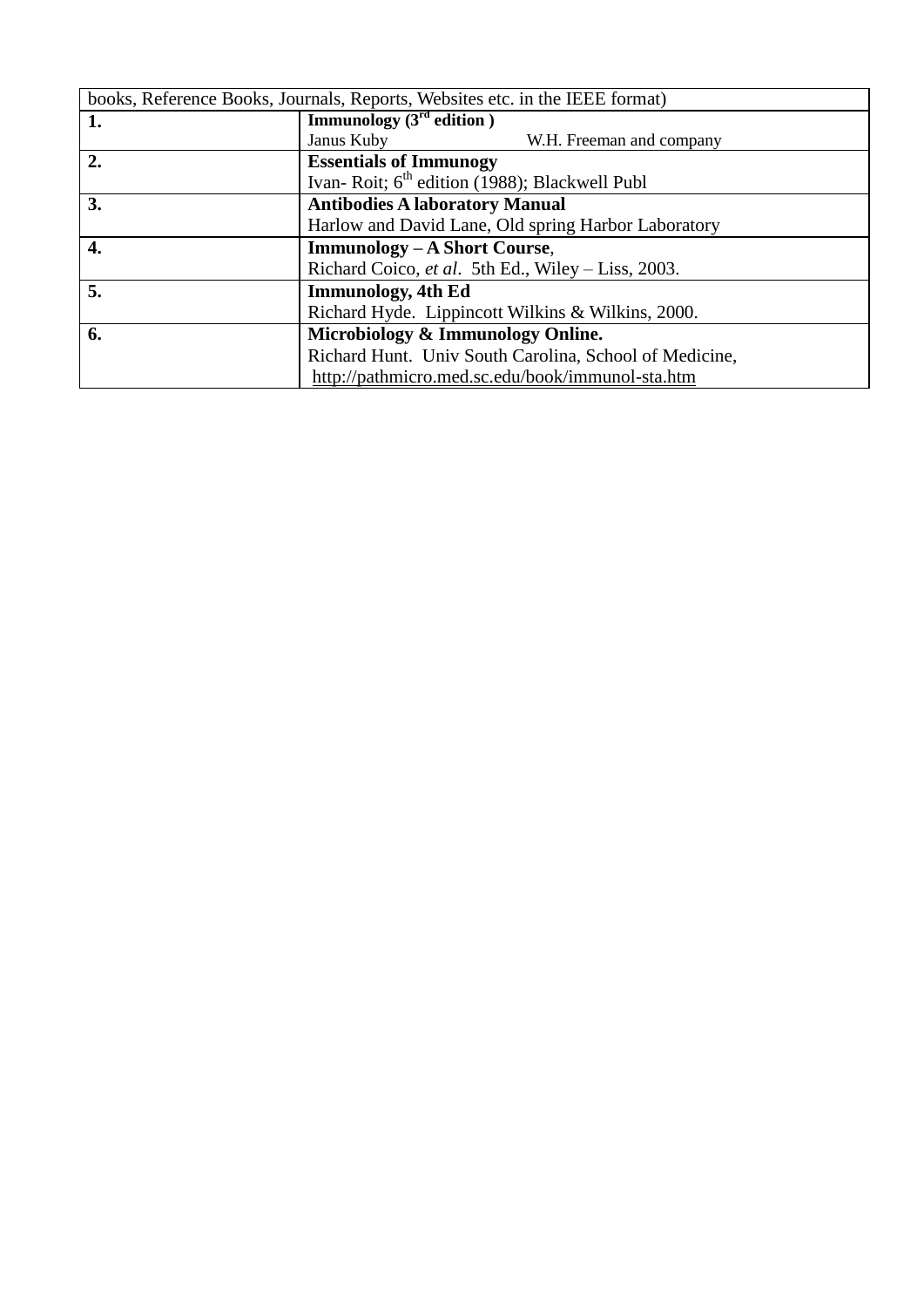| <b>Lecture-wise Breakup</b> |                                 |                                                                                                                                                                                                                                                                                                        |                                                                                                                                                       |                                                                                                                                                  |                           |                                     |                                             |
|-----------------------------|---------------------------------|--------------------------------------------------------------------------------------------------------------------------------------------------------------------------------------------------------------------------------------------------------------------------------------------------------|-------------------------------------------------------------------------------------------------------------------------------------------------------|--------------------------------------------------------------------------------------------------------------------------------------------------|---------------------------|-------------------------------------|---------------------------------------------|
| <b>Course Code</b>          |                                 | 19M21BT118                                                                                                                                                                                                                                                                                             |                                                                                                                                                       | <b>Semester</b> Even                                                                                                                             |                           | Semester M.Sc. II <sup>nd</sup> Sem |                                             |
|                             |                                 |                                                                                                                                                                                                                                                                                                        |                                                                                                                                                       | (Specify Odd/Even)                                                                                                                               |                           | <b>Session</b> 2019-2020            |                                             |
|                             |                                 |                                                                                                                                                                                                                                                                                                        |                                                                                                                                                       |                                                                                                                                                  | <b>Month from Jan-May</b> |                                     |                                             |
| <b>Course Name</b>          |                                 |                                                                                                                                                                                                                                                                                                        |                                                                                                                                                       | MEDICAL MICROBIOLOGY                                                                                                                             |                           |                                     |                                             |
| <b>Credits</b>              |                                 |                                                                                                                                                                                                                                                                                                        | 4                                                                                                                                                     | <b>Contact Hours</b>                                                                                                                             |                           |                                     | $\overline{4}$                              |
| <b>Faculty</b>              |                                 | Coordinator(s)                                                                                                                                                                                                                                                                                         |                                                                                                                                                       | Dr. Shalini Mani                                                                                                                                 |                           |                                     |                                             |
| (Names)                     |                                 | Teacher(s)<br>(Alphabetically)                                                                                                                                                                                                                                                                         |                                                                                                                                                       | Dr. Shalini Mani, Prof. Reema Gabrani                                                                                                            |                           |                                     |                                             |
| <b>COURSE OUTCOMES</b>      |                                 |                                                                                                                                                                                                                                                                                                        |                                                                                                                                                       |                                                                                                                                                  |                           | <b>COGNITIVE LEVELS</b>             |                                             |
| CO1                         |                                 | human health                                                                                                                                                                                                                                                                                           |                                                                                                                                                       | Understand the association between microbes and                                                                                                  |                           | Understanding $(C2)$                |                                             |
| CO <sub>2</sub>             |                                 |                                                                                                                                                                                                                                                                                                        |                                                                                                                                                       | Apply advance techniques for disease diagnosis                                                                                                   | Applying (C3)             |                                     |                                             |
| CO <sub>3</sub>             |                                 | in microbial diseases                                                                                                                                                                                                                                                                                  | Analyze antimicrobial agents and immune system<br>Analyze (C4)                                                                                        |                                                                                                                                                  |                           |                                     |                                             |
| CO <sub>4</sub>             |                                 | Explain the epidemiology of microbial diseases<br>Understand (C2)<br>and their effect on global health                                                                                                                                                                                                 |                                                                                                                                                       |                                                                                                                                                  |                           |                                     |                                             |
| <b>Module</b><br>No.        | <b>Module</b>                   | <b>Title of the</b>                                                                                                                                                                                                                                                                                    |                                                                                                                                                       | <b>Topics in the Module</b>                                                                                                                      |                           |                                     | No. of<br><b>Lectures for</b><br>the module |
| 1.                          | Introduction                    |                                                                                                                                                                                                                                                                                                        |                                                                                                                                                       | Introduction, Human microbiome and health                                                                                                        |                           |                                     | $\overline{2}$                              |
| 2.                          | Diseases caused by<br>microbes: |                                                                                                                                                                                                                                                                                                        |                                                                                                                                                       | Diseases caused by bacteria, virus, fungus and<br>parasites; host susceptibility; mechanism of their<br>pathogenesis; Specific Virulence Factors |                           |                                     | 11                                          |
| 3.                          | Diagnostic<br>methods           |                                                                                                                                                                                                                                                                                                        | Microscopy, molecular and immunological diagnostics                                                                                                   |                                                                                                                                                  | 11                        |                                     |                                             |
| 4.                          | Antimicrobial<br>control        | Targeting bacterial biological components; Drugs that<br>Inhibit other Biochemical Targets; Bacterial<br>agents and disease<br>Resistance; Combinations of Antimicrobial Agents;<br>Gram positive and gram negative bacteria, virus (DNA<br>and RNA) specific case studies; antimicrobial<br>vaccines; |                                                                                                                                                       | $\overline{7}$                                                                                                                                   |                           |                                     |                                             |
| 5.                          | pathogens                       | Specific Acquired<br>Immunity against                                                                                                                                                                                                                                                                  | General Concepts; Basis of Acquired Resistance;<br>Primary vs Opportunistic Pathogens; Protective<br>Antigens; Immune Mechanisms; Preventive Immunity |                                                                                                                                                  | 8                         |                                     |                                             |
| 6.                          |                                 | Global health and<br>epidemiology                                                                                                                                                                                                                                                                      | Chain of Infection; Epidemiologic Methods;<br>3<br>Epidemic Investigation                                                                             |                                                                                                                                                  |                           |                                     |                                             |
|                             |                                 |                                                                                                                                                                                                                                                                                                        |                                                                                                                                                       |                                                                                                                                                  |                           | <b>Total number of Lectures</b>     | 42                                          |
| <b>Evaluation Criteria</b>  |                                 |                                                                                                                                                                                                                                                                                                        |                                                                                                                                                       |                                                                                                                                                  |                           |                                     |                                             |

## **Detailed Syllabus**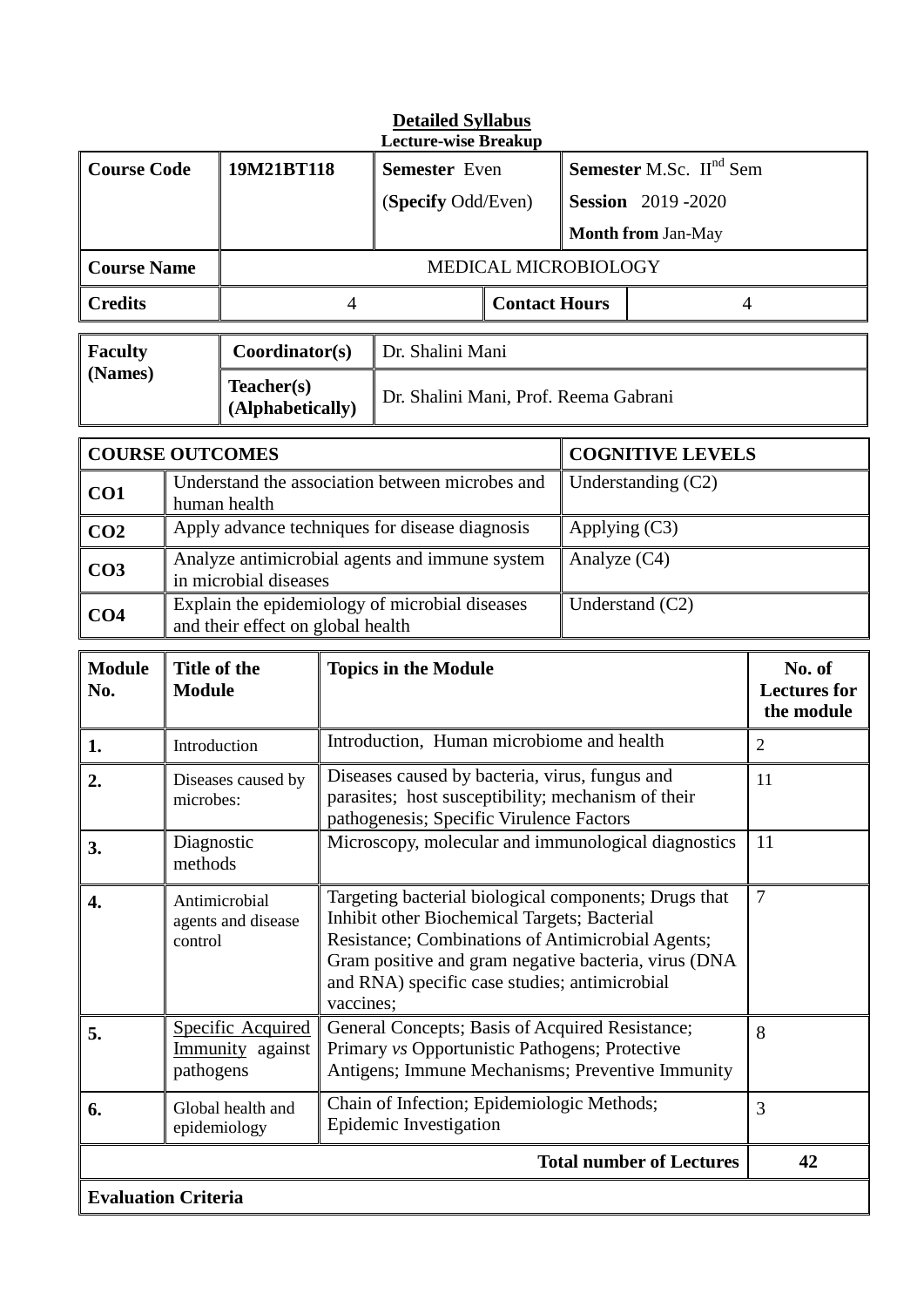| <b>Components</b>                                                                                         | <b>Maximum Marks</b>           |  |
|-----------------------------------------------------------------------------------------------------------|--------------------------------|--|
| T1                                                                                                        | 20                             |  |
| T <sub>2</sub>                                                                                            | 20                             |  |
| <b>End Semester Examination</b>                                                                           | 35                             |  |
| TA                                                                                                        | 25 (Presentation, Assignments) |  |
| <b>Total</b>                                                                                              | 100                            |  |
|                                                                                                           |                                |  |
| <b>Recommended Reading material:</b> Author(s), Title, Edition, Publisher, Year of Publication etc. (Text |                                |  |

|                  | books, Reference Books, Journals, Reports, Websites etc. in the IEEE format)                     |  |  |
|------------------|--------------------------------------------------------------------------------------------------|--|--|
|                  | S. Baron, "Medical Microbiology"; https://www.ncbi.nlm.nih.gov/books/NBK7627/                    |  |  |
| $\overline{2}$ . | P. Murray, K. Rosenthal, M. Pfaller, "Medical Microbiology", 8 <sup>th</sup> Ed., Elsevier, 2015 |  |  |
| 3.               | FH Kayser, KA Bienz, J Eckert, "Medical Microbiology", Thieme, 2011                              |  |  |
|                  | <b>Selected Research articles</b>                                                                |  |  |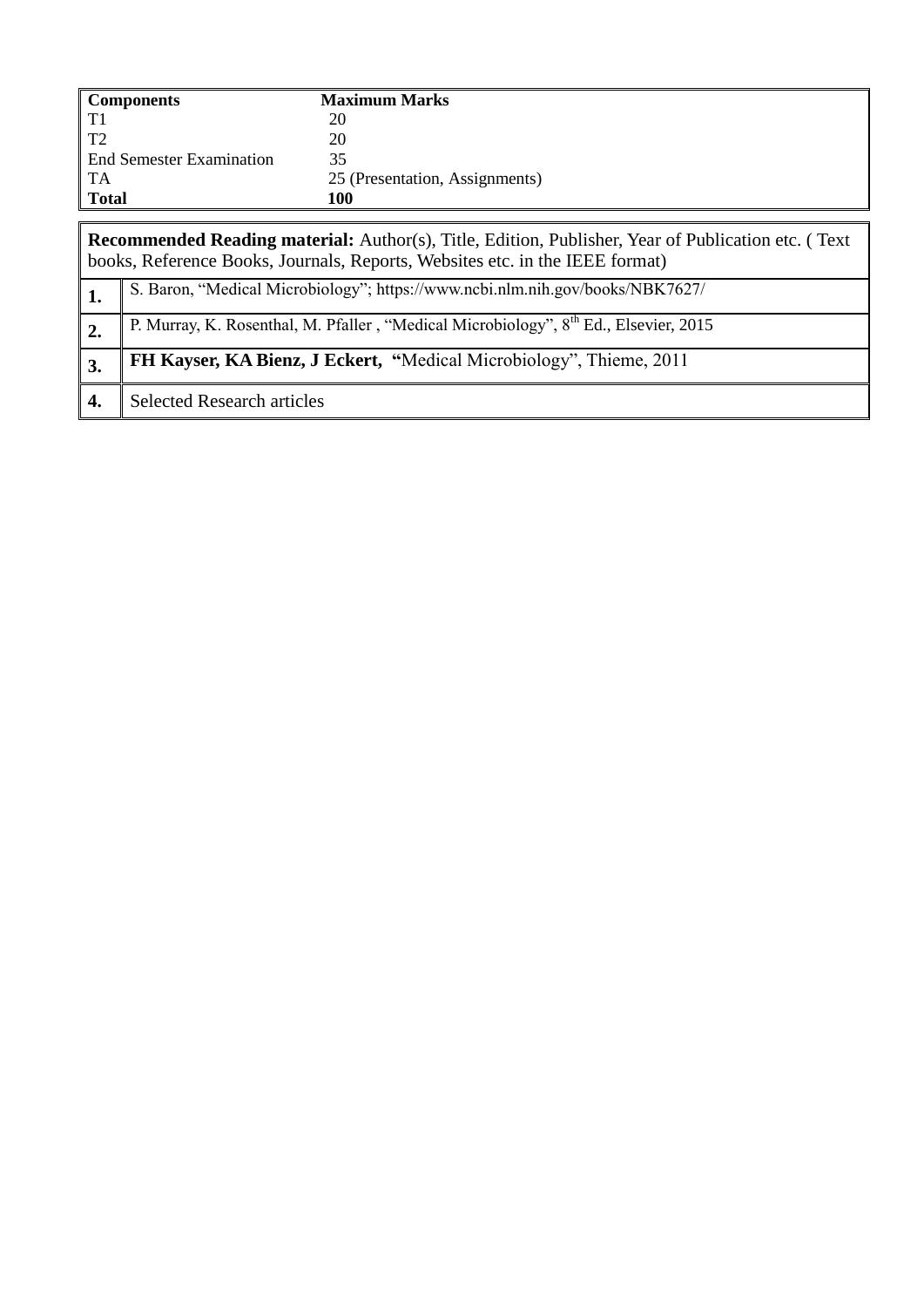### **Detailed Syllabus**

#### **Lecture-wise Breakup**

| Course Code    | 19M21BT11                         | <b>Semester:</b> Even | <b>Semester:</b> II M.Sc<br><b>Session : 2019-2020</b><br><b>Month from: Jan-May</b> |  |
|----------------|-----------------------------------|-----------------------|--------------------------------------------------------------------------------------|--|
| Course Name    | <b>Environmental Microbiology</b> |                       |                                                                                      |  |
| <b>Credits</b> | $3 - 1 - 0 - 4$                   |                       | <b>Contact Hours</b>                                                                 |  |

| <b>Faculty</b>         | $\mathbf{\mathcal{C}o}$ coordinator(s) | Prof. S Krishna Sundari |
|------------------------|----------------------------------------|-------------------------|
| $\blacksquare$ (Names) | Teacher(s)                             | Prof. S Krishna Sundari |
|                        | $\blacksquare$ (Alphabetically)        |                         |

| be able to      | <b>COURSE OUTCOMES:</b> Upon completion of the course, students will                                                            | <b>COGNITIVE LEVELS</b>            |
|-----------------|---------------------------------------------------------------------------------------------------------------------------------|------------------------------------|
| CO <sub>1</sub> | Explain principle associations and role of microbes in<br>ecosystem functioning                                                 | <b>Understanding Level</b><br>(C2) |
| CO <sub>2</sub> | Identify contribution of microbes to various environments<br>and demonstrate their application potential                        | Apply Level $(C3)$                 |
| CO <sub>3</sub> | Analyse different aspects of pollution and suggest methods<br>of detoxification for polluted environments                       | Analysis Level (C4)                |
| CO <sub>4</sub> | Take part as productive team members in projects<br>concerning to microbial ecology, soil and environmental<br>microbiology     | Analysis Level (C4)                |
| CO <sub>5</sub> | Summarize latest advances in microbe based technologies<br>for applications in energy, environment, agriculture and<br>industry | <b>Understanding Level</b><br>(C2) |

| <b>Module</b><br>No. | Title of the<br><b>Module</b>                                               | Topics in the module                                                                                                                                                                                                                                                                                                     | No. of<br><b>Lectures</b><br>for the<br>module |
|----------------------|-----------------------------------------------------------------------------|--------------------------------------------------------------------------------------------------------------------------------------------------------------------------------------------------------------------------------------------------------------------------------------------------------------------------|------------------------------------------------|
| 1.                   | General concept<br>of Microbes,<br>Microbial<br>ecology $\&$<br>Environment | Concept of Microbes with respect to Environment $\&$<br>Ecosystem, Soil as an environment for diverse<br>microorganisms, Understand the biogeochemical cycles,<br>The global carbon cycle and microorganisms, carbon<br>cycle and the green house effect, diversity of microbes,<br>microbial communities in environment | 6                                              |
| $\overline{2}$ .     | Microbial<br>interactions in<br>Environment                                 | Microbial interactions - mutualism, commensalism,<br>amensalism, synergism, parasitism, predation and<br>competition, Microbial interactions with plants-<br>phyllosphere, mycorrhizae, rhizosphere and symbiotic<br>association in root nodules.                                                                        | $\overline{4}$                                 |
| 3.                   | Microbes in<br>aquatic<br>environments                                      | Aquatic habitats - freshwater - lakes, ponds and streams;<br>marine habitats - estuaries, deep sea, hydrothermal vents,<br>saltpans and microbes acclimatised, Factors affecting<br>microbial growth in aquatic environments, coral reefs                                                                                | 3                                              |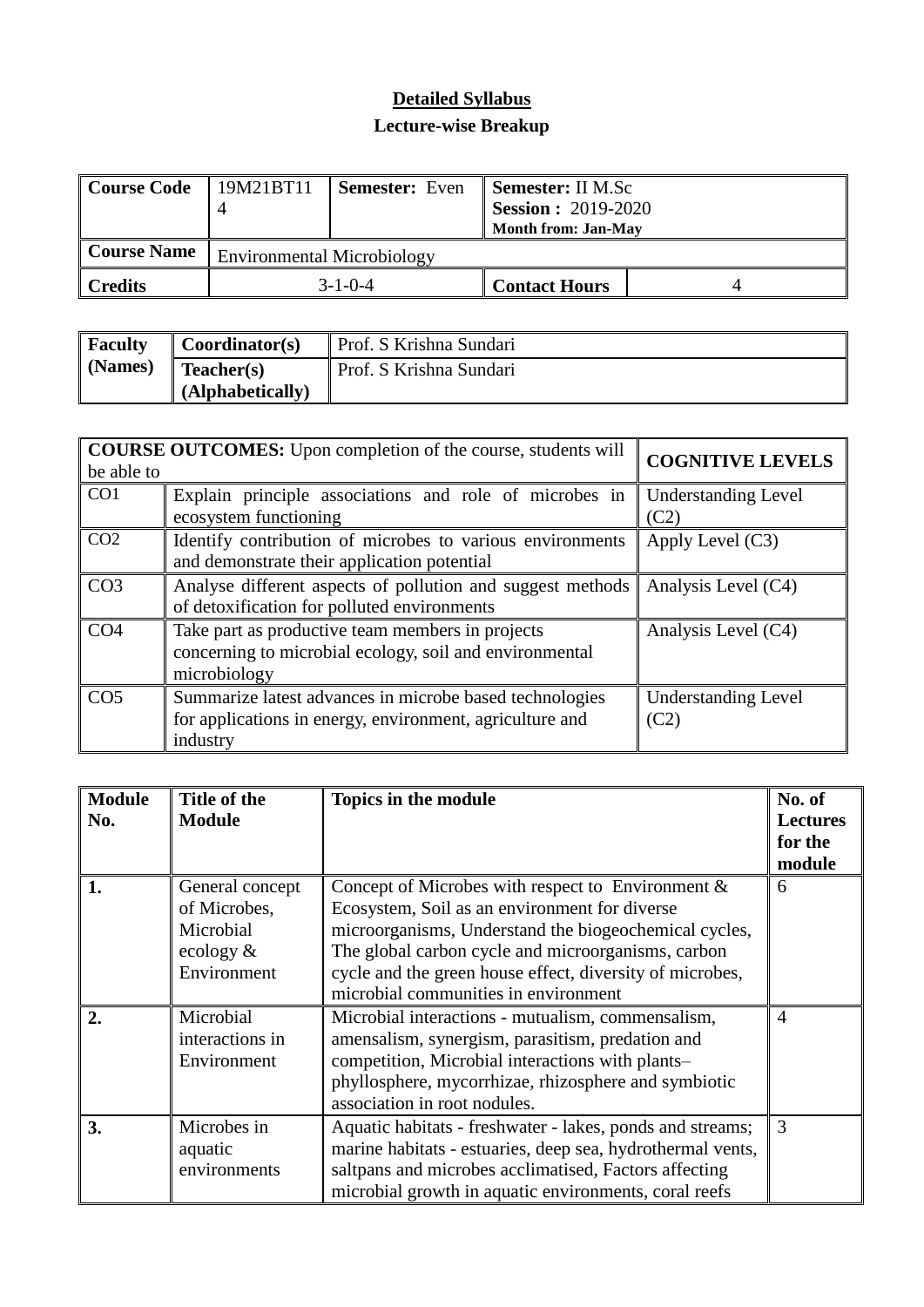|                                                                                                                                                                                     |                                                                                        | and mangroves and their microbial communities;<br>zonation – food chain and food web.                                                                                                                                                                                                                                                                                 |                |
|-------------------------------------------------------------------------------------------------------------------------------------------------------------------------------------|----------------------------------------------------------------------------------------|-----------------------------------------------------------------------------------------------------------------------------------------------------------------------------------------------------------------------------------------------------------------------------------------------------------------------------------------------------------------------|----------------|
| 4.                                                                                                                                                                                  | Microbes under<br>extreme<br>environments                                              | Categories of extremophiles and extremotrophs,<br>Distribution of extremophiles and extremotrophs, Types<br>and diversity of thermophiles, psychrophiles, halophiles,<br>alkaliphiles, acidophiles and barophiles.                                                                                                                                                    | 3              |
| 5.                                                                                                                                                                                  | Microbes for<br>improved soil<br>health                                                | Classification of soil, physical and chemical properties of<br>soil, structure of soil, Soil microbes and fertility of soil,<br>Biotechnology of nitrogen fixation, Biofertilizers VAM,<br>Rhizobium, Frankia, Azospirillum, Azotobacter,<br>cyanobacteria and Azolla and Biopesticides                                                                               | 6              |
| 6.                                                                                                                                                                                  | Microbiology of<br>waste water                                                         | Principle microbial groups in waste water environment,<br>their role, Treatment of liquid wastes -primary,<br>secondary, tertiary treatment; anaerobic<br>(methanogenesis), aerobic, trickling, activated sludge,<br>oxidation pond.                                                                                                                                  | $\overline{4}$ |
| 7.                                                                                                                                                                                  | Microbes in<br>remediation and<br>biomass<br>utilization                               | Bioremediation types (in situ / ex situ) and methods,<br>Treatment of solid wastes -composting, vermiform<br>composting, saccharification, gasification, treatment of<br>liquid wastes, urban wastes, industrial wastes, microbes<br>for utilization of starch and sugars in biomass, biogas<br>and biofuels                                                          | 6              |
| 8.                                                                                                                                                                                  | Microbes for<br>degradation of<br>xenobiotics and<br>decontaminating<br>polluted sites | Microbe assisted degradation of xenobiotics, Degrees of<br>biodegradation, Factors needed for biodegradation and<br>adaptation, solutions from Biodegradation,<br>Biodegradable and non - biodegradable organic matter,<br>toxicity testing, Bistimulation, Bioaggumentation,<br>Biosorption, Biosensors, Bioindicators, microbes to<br>address heavy metal pollution | $\overline{4}$ |
| 9.                                                                                                                                                                                  | Microbial<br>technologies for<br>environmental<br>applications                         | Application of microbes in various industries (paper &<br>pulp, tanneries, distilleries, food processing & diary<br>industry) microbes for treatment of Oil spills, radioactive<br>spillage Biofilters, Biofuels, Bioplastics, Biofilms in<br>industry & environment, Case studies                                                                                    | $\overline{4}$ |
| 10.                                                                                                                                                                                 | Regulations for<br>use of microbes                                                     | Microbes and biosafety levels, regulations for application<br>of microbes in research and environment                                                                                                                                                                                                                                                                 | 2              |
|                                                                                                                                                                                     | <b>Total number of Lectures</b>                                                        |                                                                                                                                                                                                                                                                                                                                                                       | 42             |
| <b>Evaluation Criteria</b><br><b>Maximum Marks</b><br><b>Components</b><br>20<br>T <sub>1</sub><br>T <sub>2</sub><br>20<br><b>End Semester Examination</b><br>35<br>25<br><b>TA</b> |                                                                                        |                                                                                                                                                                                                                                                                                                                                                                       |                |
| <b>Total</b>                                                                                                                                                                        |                                                                                        | 100                                                                                                                                                                                                                                                                                                                                                                   |                |

|    | <b>Recommended Reading material:</b> Author(s), Title, Edition, Publisher, Year of Publication etc.                          |  |  |
|----|------------------------------------------------------------------------------------------------------------------------------|--|--|
|    | (Text books, Reference Books, Journals, Reports, Websites etc. in the IEEE format)                                           |  |  |
| 1. | Prescott's Microbiology, 10 <sup>th</sup> Edition, Eds. Joanne Willey, Linda Sherwood and Christopher J.<br>Woolverton, 2017 |  |  |
|    | Environmental Microbiology, 3rd Edition, Eds: Ian Pepper, Charles Gerba, Terry Gentry,<br>Academic Press, 2014               |  |  |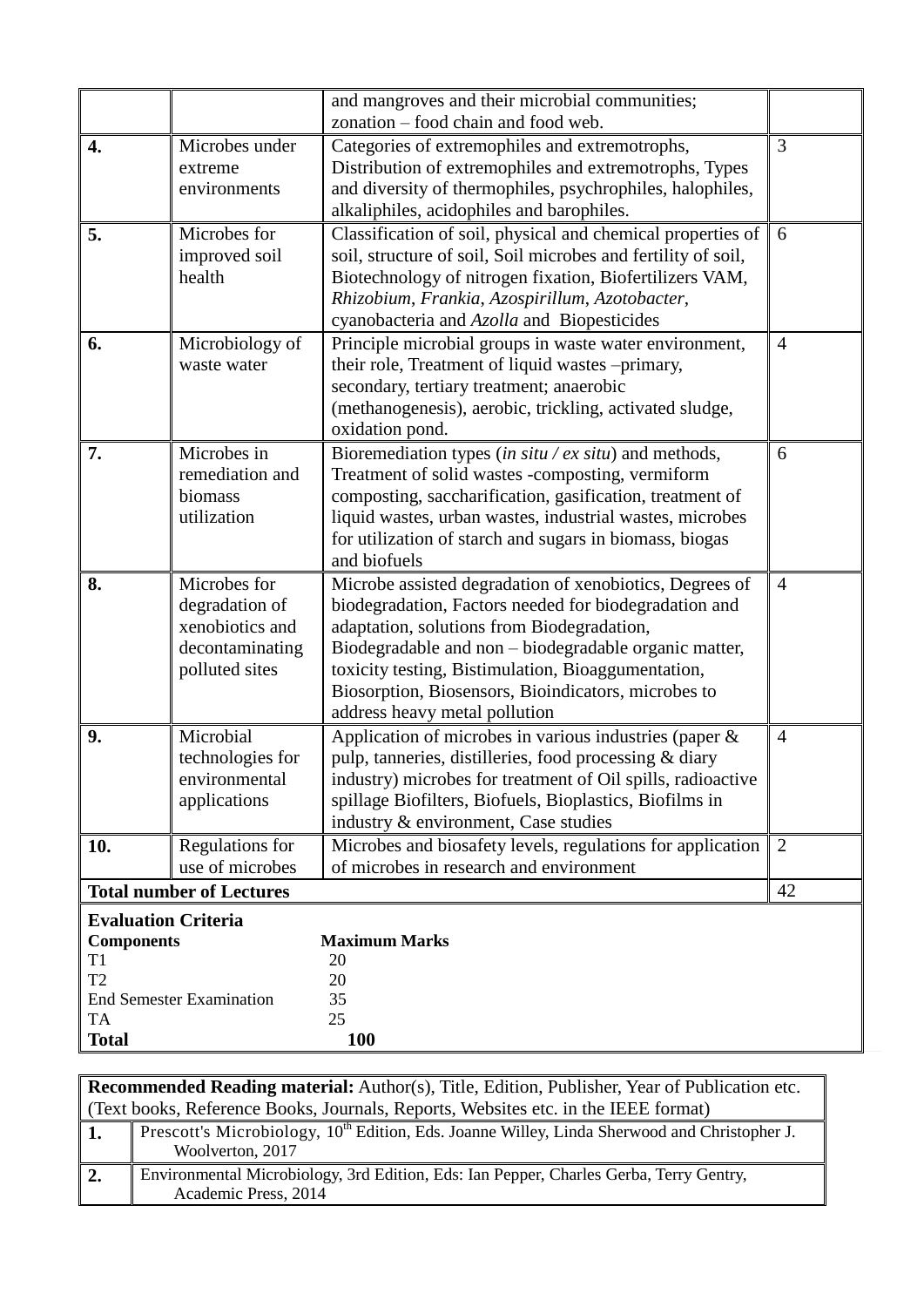| $\vert 3.$     | Environmental Science: toward a Sustainable Future. Richard T Wright, Dorothy F<br>Boorse, 12 <sup>th</sup> Edition, Pearson India education services pvt Ltd., 2015                               |
|----------------|----------------------------------------------------------------------------------------------------------------------------------------------------------------------------------------------------|
| <sup>4</sup> . | Basic Environmental technology: water supply, waste management and pollution control,<br>Jerry A Nathanson, Richard A Schneider, sixth edition, Pearson India education services<br>pvt Ltd., 2017 |
|                | Research articles from refereed journals.                                                                                                                                                          |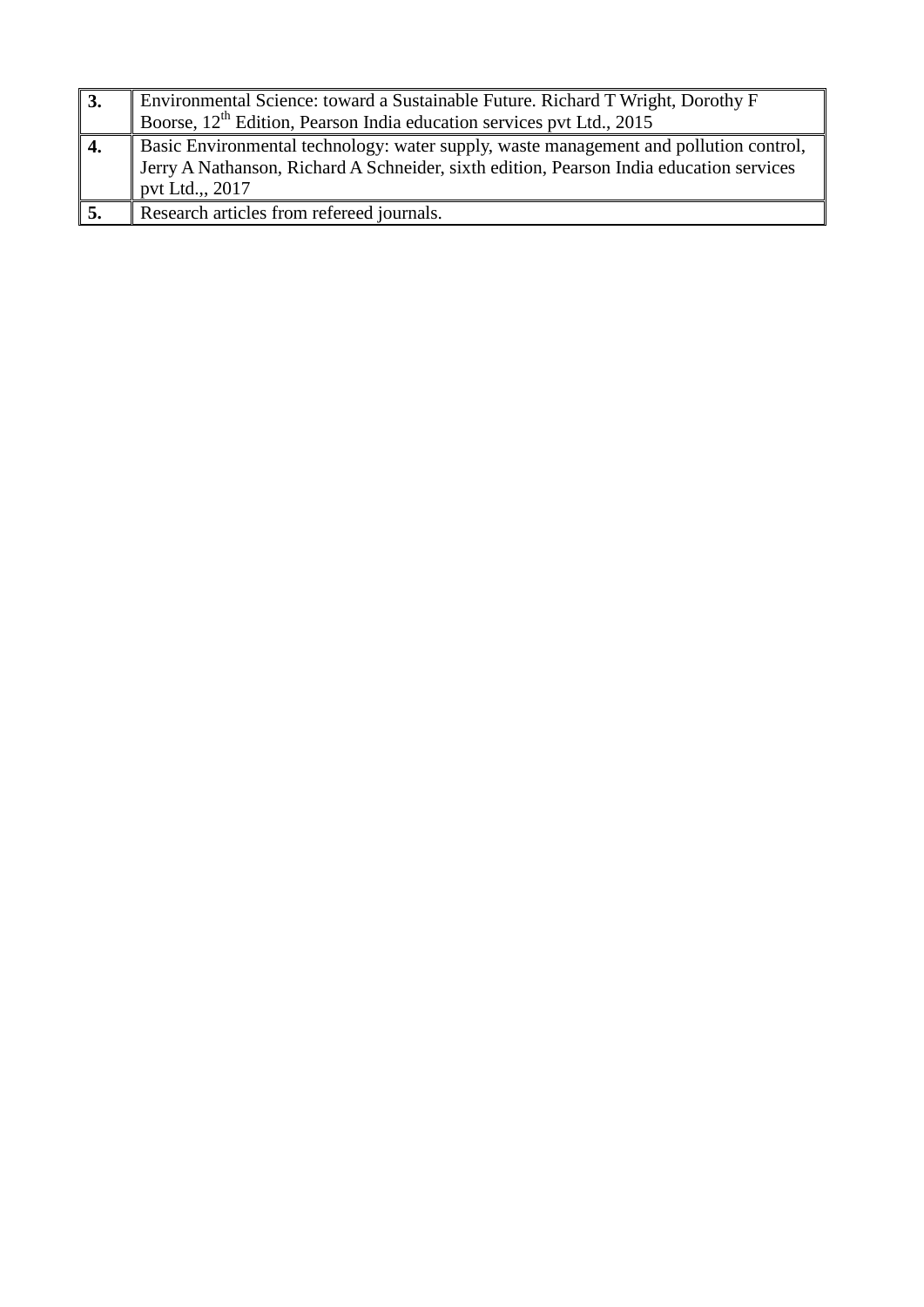#### **Detailed Syllabus Lecture-wise Breakup**

| <b>Course Code</b>                                                                                                       |                                                                                                   | 19M21BT117                                                            | <b>Semester</b> Even<br>(specify Odd/Even)               |                                 | <b>Session</b> 2019 -2020 |   | <b>Semester</b> II, M. Sc. (Microbiology)<br><b>Month from January - May</b> |
|--------------------------------------------------------------------------------------------------------------------------|---------------------------------------------------------------------------------------------------|-----------------------------------------------------------------------|----------------------------------------------------------|---------------------------------|---------------------------|---|------------------------------------------------------------------------------|
| <b>Course Name</b>                                                                                                       |                                                                                                   | Enzyme & Bioprocess Technology                                        |                                                          |                                 |                           |   |                                                                              |
| <b>Credits</b>                                                                                                           |                                                                                                   | $3 - 1 - 0$<br><b>Contact Hours</b>                                   |                                                          |                                 |                           | 4 |                                                                              |
| <b>Faculty (Names)</b>                                                                                                   |                                                                                                   | Coordinator(s)                                                        | Dr. Vibha Gupta                                          |                                 |                           |   |                                                                              |
|                                                                                                                          |                                                                                                   | Teacher(s)<br>(Alphabetically)                                        | 1. Prof. Sudha Srivastava<br>2. Dr. Vibha Gupta          |                                 |                           |   |                                                                              |
| to                                                                                                                       |                                                                                                   | COURSE OUTCOMES: Upon completion of the course, students will be able |                                                          |                                 |                           |   | <b>COGNITIVE LEVELS</b>                                                      |
| Explain biochemical reactions and structure function<br>CO <sub>1</sub><br>relationships of different classes of enzymes |                                                                                                   |                                                                       |                                                          | <b>Understand Level</b><br>(C2) |                           |   |                                                                              |
| CO <sub>2</sub><br>products                                                                                              |                                                                                                   |                                                                       | Apply production and optimization methods for industrial |                                 | Apply Level<br>(C3)       |   |                                                                              |
| CO <sub>3</sub>                                                                                                          | Apply microbial growth kinetics and bioreactors for production<br>Apply Level<br>(C3)             |                                                                       |                                                          |                                 |                           |   |                                                                              |
| CO <sub>4</sub>                                                                                                          | Examine applications of enzyme technology and bioreactor<br>Analyze Level<br>(C4)<br>engineering. |                                                                       |                                                          |                                 |                           |   |                                                                              |

| <b>Module</b><br>No. | Title of the<br><b>Module</b>                           | <b>Topics in the Module</b>                                                                                                                                                                                                                                                                                                                                                                        | No. of<br><b>Lectures</b> for<br>the module |
|----------------------|---------------------------------------------------------|----------------------------------------------------------------------------------------------------------------------------------------------------------------------------------------------------------------------------------------------------------------------------------------------------------------------------------------------------------------------------------------------------|---------------------------------------------|
| 1.                   | <b>Introduction and</b><br><b>Scope</b>                 | Enzymes - Nomenclature and Classification, Biological<br>Roles, Enzyme activity, Specific activity and turn over<br>number, Coenzymes and cofactors, Isozymes, Synzymes<br>scope of enzymes in medicine, detergents, food and<br>beverage, textiles and leather. Significance of creatine<br>kinase, trypsin, amylase, cellulase;                                                                  | 5                                           |
| $\overline{2}$       | <b>Structure function</b><br>relationships              | 3D- Structure of Enzymes, Active Site, Modifiers of<br>Enzyme Activity, Enzyme Activators, Enzyme Inhibitors,<br>structure-function relationships in model proteins like<br>ribonuclease A, Triose phosphate isomerase, chymotrypsin<br>etc.; Protein folding: folding of single and multiple-domain<br>proteins, Anfinsen"s Dogma, Levinthal<br>paradox,<br>cooperativity in protein folding      | 7                                           |
| 3.                   | <b>Production of</b><br><b>Enzymes</b>                  | Sources of industrial enzymes (natural & recombinant),<br>Screening for new and improved enzymes, different<br>methods of extraction, isolation and purification of<br>commercially important enzymes, large-scale industrial<br>enzyme production and downstream processing                                                                                                                       | 6                                           |
| $\overline{4}$ .     | <b>Techniques of</b><br>enzyme<br><b>Immobilization</b> | Immobilization - Definition, Advantages & Disadvantages,<br>Types of Immobilization Techniques - Physical and<br>chemical - adsorption, matrix entrapment, encapsulation,<br>cross-linking, covalent binding with examples; Overview of<br>applications of immobilized enzyme systems, Enzyme<br>electrodes and their application as biosensors in industry,<br>health care, food and environment. | $\overline{4}$                              |
| 5.                   | <b>Microbial Growth</b><br>kinetics                     | Different growth stages $-$ lag, log and stationary phase;<br>Exponential growth model,<br>substrate<br>and<br>product                                                                                                                                                                                                                                                                             | $\overline{7}$                              |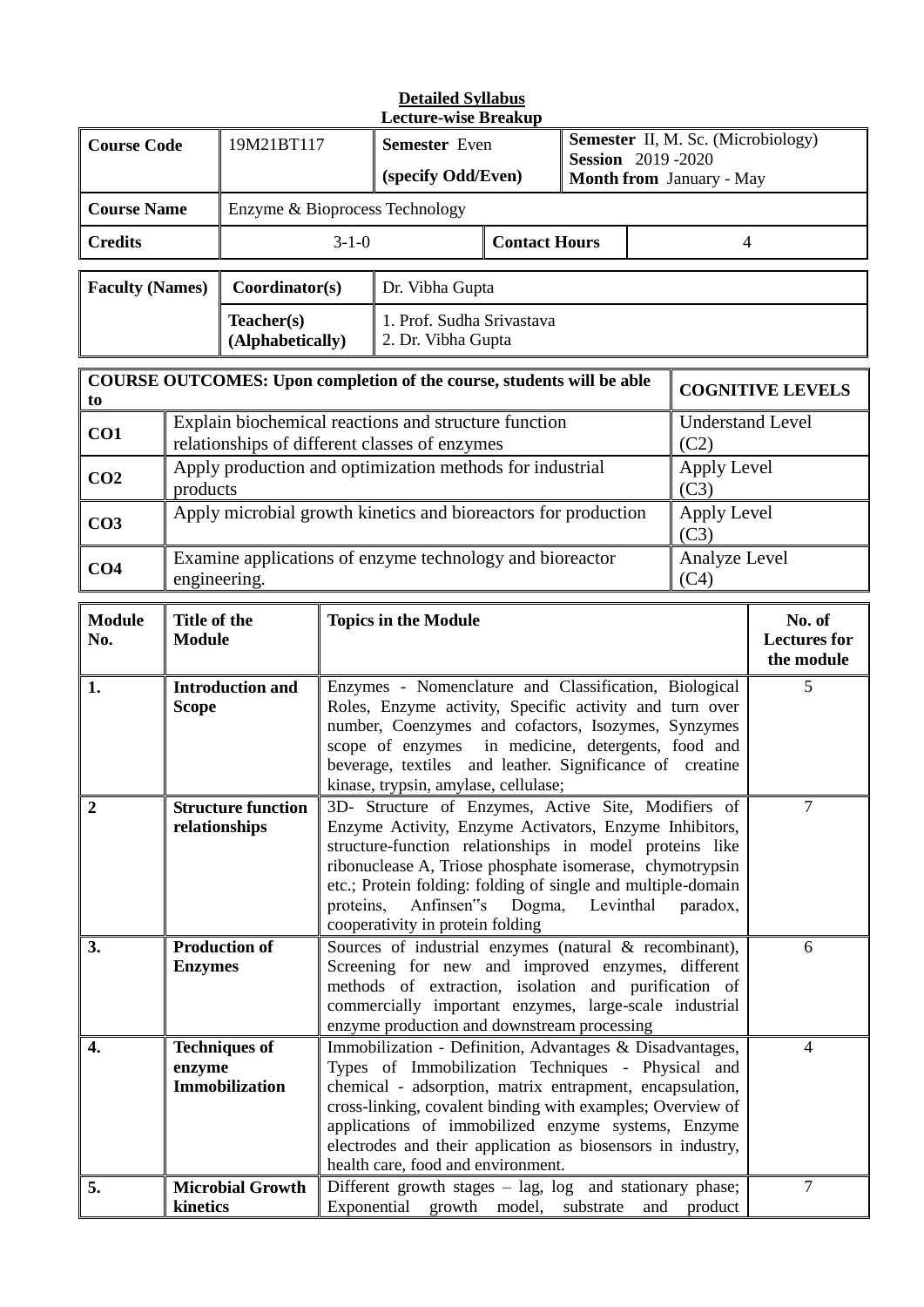|                                                                                                                                                                                           |                                                                                        | stoichiometry, multi-subtrate growth kinetics, maintenance<br>energy                                                             |                |  |  |
|-------------------------------------------------------------------------------------------------------------------------------------------------------------------------------------------|----------------------------------------------------------------------------------------|----------------------------------------------------------------------------------------------------------------------------------|----------------|--|--|
| 6.                                                                                                                                                                                        | <b>Bioreactors</b>                                                                     | Ideal and non-ideal culture system, types of Bioreactors-<br>Brief introduction to design and operations;                        | 5              |  |  |
| 7.                                                                                                                                                                                        | <b>Energy and Mass</b><br><b>Transfer</b>                                              | Energy and mass balance in biochemical processes;<br>Aeration and agitation, volumetric mass transfer coefficient                | $\overline{4}$ |  |  |
| 8.                                                                                                                                                                                        | <b>Microbial</b><br>fermentation                                                       | Primary and secondary metabolite, Prrocesses<br>for<br>production of alcohol, lactate, butyrate, butanol-acetone<br>fermentation | $\overline{4}$ |  |  |
| <b>Total number of Lectures</b>                                                                                                                                                           |                                                                                        |                                                                                                                                  |                |  |  |
| <b>Evaluation Criteria</b>                                                                                                                                                                |                                                                                        |                                                                                                                                  |                |  |  |
| <b>Components</b>                                                                                                                                                                         |                                                                                        | <b>Maximum Marks</b>                                                                                                             |                |  |  |
| T <sub>1</sub>                                                                                                                                                                            |                                                                                        | 20                                                                                                                               |                |  |  |
| T <sub>2</sub>                                                                                                                                                                            |                                                                                        | 20                                                                                                                               |                |  |  |
|                                                                                                                                                                                           | <b>End Semester Examination</b>                                                        | 35                                                                                                                               |                |  |  |
| TA                                                                                                                                                                                        |                                                                                        | 25 (Class Test-1, Presentation / Report)                                                                                         |                |  |  |
| <b>Total</b>                                                                                                                                                                              |                                                                                        | 100                                                                                                                              |                |  |  |
|                                                                                                                                                                                           |                                                                                        |                                                                                                                                  |                |  |  |
| <b>Recommended Reading material:</b> Author(s), Title, Edition, Publisher, Year of Publication etc. (Text books,<br>Reference Books, Journals, Reports, Websites etc. in the IEEE format) |                                                                                        |                                                                                                                                  |                |  |  |
|                                                                                                                                                                                           | Lehninger Principles of Biochemistry, $7th$ Edition; Freeman, WH & Company, 2017<br>1. |                                                                                                                                  |                |  |  |

|     | Lenninger Principles of Biochemistry, $\sqrt{\ }$ Edition; Freeman, WH & Company, 2017                              |
|-----|---------------------------------------------------------------------------------------------------------------------|
| 2.  | Biochemistry, 9 <sup>th</sup> Edition by Jeremy Berg, Lubert Stryer, John Tymoczko, Gregory Gatto; WH Freeman,      |
|     | 2019                                                                                                                |
| 3.  | Bioprocess Engineering: Basic Concepts; 3 <sup>rd</sup> Edition by Matthew DeLisa, Fikret Kargi, Michael L. Shuler; |
|     | Prentice Hall; 2017                                                                                                 |
| 4.  | Methods in Enzymology series by Academic Press                                                                      |
| -5. | Principles of Fermentation Technology, 3 <sup>rd</sup> Edition by Stanbury PF, Whitaker A and Hall SJ, Elsevier,    |
|     | 2017                                                                                                                |
| 6.  | "Bioprocess Engineering Principles", Doran, P.M., Academic Press                                                    |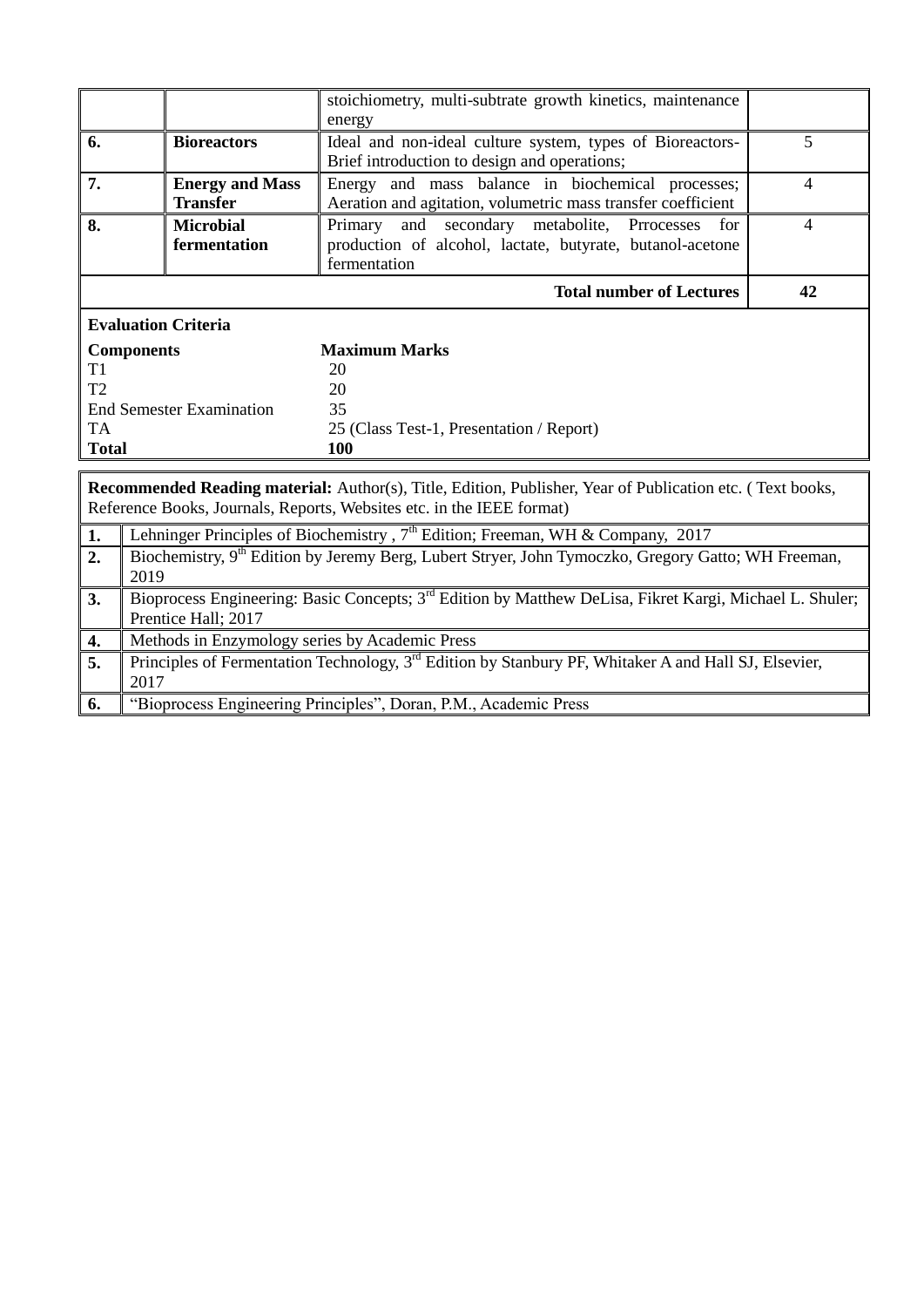#### **Detailed Syllabus Lab-wise Breakup**

| <b>Course Code</b>     |                                        | 19M25BT112                                                                                     | <b>Semester</b> Even                                                                                                                                      |                      | <b>Semester II Session 2019-2020</b>                         |                 |                  |                 |
|------------------------|----------------------------------------|------------------------------------------------------------------------------------------------|-----------------------------------------------------------------------------------------------------------------------------------------------------------|----------------------|--------------------------------------------------------------|-----------------|------------------|-----------------|
|                        |                                        |                                                                                                |                                                                                                                                                           |                      |                                                              |                 |                  |                 |
|                        |                                        |                                                                                                | Month from January to June<br>(specify Odd/Even)                                                                                                          |                      |                                                              |                 |                  |                 |
| <b>Course Name</b>     |                                        | Microbiology Lab - II                                                                          |                                                                                                                                                           |                      |                                                              |                 |                  |                 |
| <b>Credits</b>         |                                        | 4                                                                                              |                                                                                                                                                           | <b>Contact Hours</b> |                                                              |                 | 8                |                 |
| <b>Faculty (Names)</b> |                                        | Coordinator(s)                                                                                 | Dr. Susinjan Bhattacharya                                                                                                                                 |                      |                                                              |                 |                  |                 |
|                        |                                        | Teacher(s)<br>(Alphabetically)                                                                 | Dr. Ashwani Mathur<br>Ms. Ekta Bhatt<br>Dr. Garima Mathur<br>Dr. Indira P. Sarethy<br>Dr. Sonam Chawla<br>Dr. Sujata Mohanty<br>Dr. Susinjan Bhattacharya |                      |                                                              |                 |                  |                 |
| <b>COURSE OUTCOMES</b> |                                        |                                                                                                | <b>COGNITIVE LEVELS</b>                                                                                                                                   |                      |                                                              |                 |                  |                 |
| C170.1                 |                                        | Apply microorganisms for environmental remediation                                             |                                                                                                                                                           |                      |                                                              |                 | C3 - Apply level |                 |
| C170.2                 |                                        | Make use of microorganisms for production of industrially important<br>enzymes and metabolites |                                                                                                                                                           |                      |                                                              |                 | C3 - Apply level |                 |
| C170.3                 | diseases                               |                                                                                                | Apply immunological principles for understanding of microbial                                                                                             |                      |                                                              |                 | C3 - Apply level |                 |
| C170.4                 |                                        | Analyze and compare antimicrobial agents<br>C4 - Analyze level                                 |                                                                                                                                                           |                      |                                                              |                 |                  |                 |
| C170.5                 |                                        | Compare pathogenic microbial genomes using computational tools<br>C4 - Analyze level           |                                                                                                                                                           |                      |                                                              |                 |                  |                 |
| <b>Module</b><br>No.   | <b>Title of the Module</b>             |                                                                                                | <b>List of Experiments</b>                                                                                                                                |                      |                                                              |                 | CO               |                 |
| 1.                     | Environmental<br>Microbiology          |                                                                                                | Determination of enzyme activities as pollution indicator (e.g.<br>esterase, lipase, dehydrogenases) in contaminated soil and water<br>samples.           |                      |                                                              |                 | CO <sub>1</sub>  |                 |
| 2.                     |                                        |                                                                                                | Total coliform bacteria count in contaminated water samples<br>from different locations                                                                   |                      |                                                              |                 |                  | CO <sub>1</sub> |
| 3.                     |                                        |                                                                                                | Evaluating of health of agriculture soil (pH, Organic carbon,<br>phosphorous, nitrate-nitrogen)                                                           |                      |                                                              |                 | CO <sub>1</sub>  |                 |
| 4.                     | Enzyme & Bioprocess<br>Technology      |                                                                                                | Production of industrial enzymes using microbial cultures                                                                                                 |                      |                                                              |                 | CO <sub>2</sub>  |                 |
| 5.                     |                                        |                                                                                                | Enzyme kinetics                                                                                                                                           |                      |                                                              |                 | CO <sub>2</sub>  |                 |
| 6.                     |                                        |                                                                                                | Optimization of enzyme yield                                                                                                                              |                      |                                                              |                 | CO <sub>2</sub>  |                 |
| 7.                     | $\&$<br>Immunology<br>Immunotechnology |                                                                                                | Differential WBC counts                                                                                                                                   |                      |                                                              | CO <sub>3</sub> |                  |                 |
| 8.                     |                                        |                                                                                                | Virtual Lab: Removal of spleen and thymus from mice and<br>isolation of lymphocytes                                                                       |                      |                                                              |                 | CO <sub>3</sub>  |                 |
| 9.                     |                                        |                                                                                                | Antigen-antibody interactions                                                                                                                             |                      |                                                              |                 |                  | CO <sub>3</sub> |
| 10.                    |                                        | <b>Medical Microbiology</b><br>using disc diffusion method                                     |                                                                                                                                                           |                      | Antimicrobial activities of various medicinal plant extracts |                 |                  | CO <sub>4</sub> |
| 11.                    |                                        |                                                                                                | Determination of IC50 of various plant extracts                                                                                                           |                      |                                                              |                 |                  | CO <sub>4</sub> |
| 12.                    |                                        |                                                                                                | Comparative analysis of pathogenic microbial genomes using                                                                                                |                      |                                                              | CO <sub>5</sub> |                  |                 |